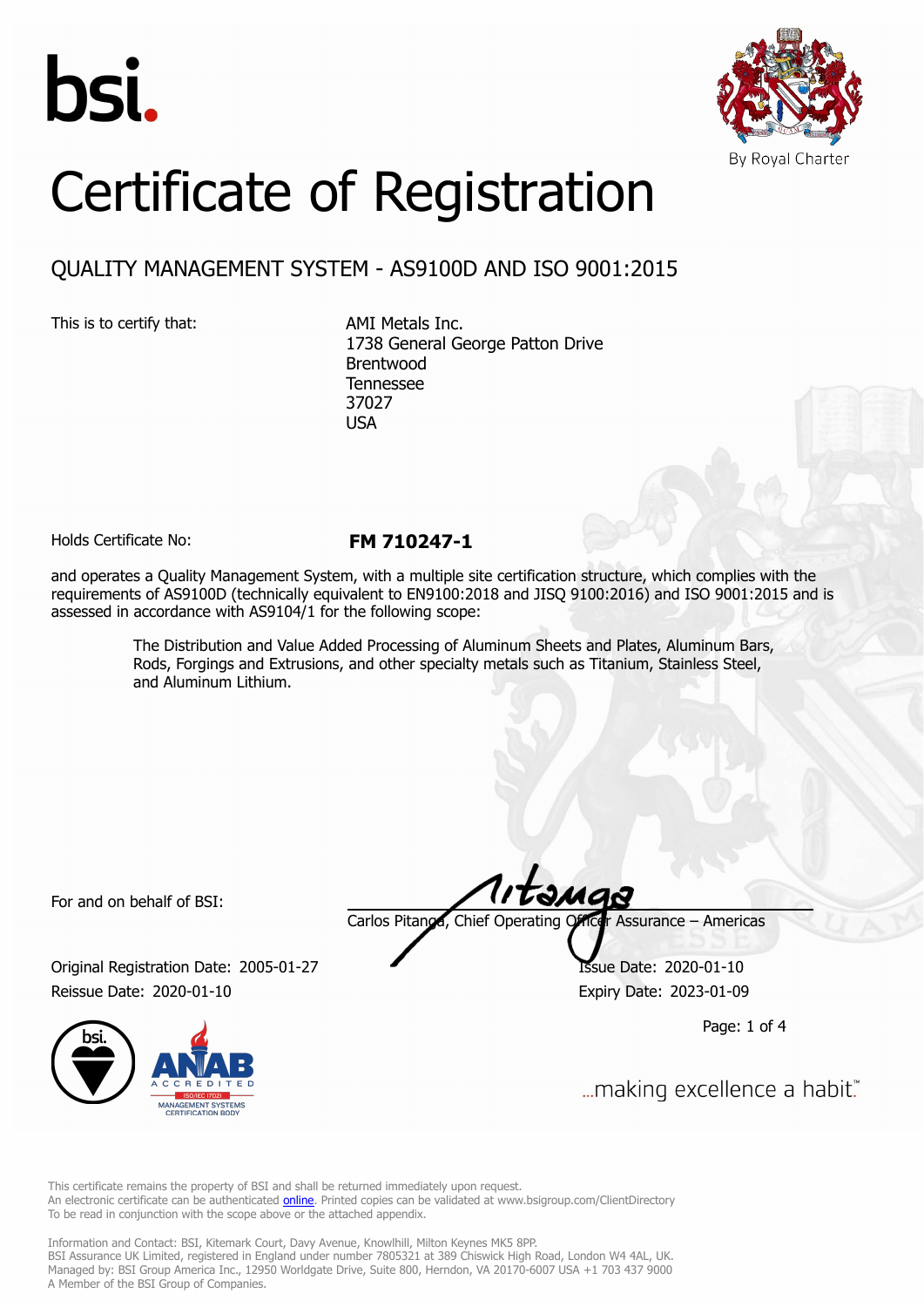### Certificate No: **FM 710247-1**

| Location                                                                                                                                   | <b>Registered Activities</b>                                                                                                                                                                                          |
|--------------------------------------------------------------------------------------------------------------------------------------------|-----------------------------------------------------------------------------------------------------------------------------------------------------------------------------------------------------------------------|
| All Metal Services Limited<br>5 Midpoint Park<br>Kingsbury Road<br>Minworth<br><b>Sutton Coldfield</b><br>B76 1QJ<br>United Kingdom        | The Distribution and Value Added Processing of Aluminum<br>Sheets and Plates, Aluminum Bars, Rods, Forgings and<br>Extrusions, and other specialty metals such as Titanium,<br>Stainless Steel, and Aluminum Lithium. |
| All Metal Services Limited<br>Unit 5 Easter Park<br>Wingates Industrial Park<br>Westhoughton<br><b>Bolton</b><br>BL5 3XY<br>United Kingdom | The Distribution and Value Added Processing of Aluminum<br>Sheets and Plates, Aluminum Bars, Rods, Forgings and<br>Extrusions, and other specialty metals such as Titanium,<br>Stainless Steel, and Aluminum Lithium. |
| All Metal Services Limited<br>Unit R1, Cabot Park<br>St. Andrews Road<br>Avonmouth<br><b>Bristol</b><br><b>BS11 9HZ</b><br>United Kingdom  | The Distribution and Value Added Processing of Aluminum<br>Sheets and Plates, Aluminum Bars, Rods, Forgings and<br>Extrusions, and other specialty metals such as Titanium,<br>Stainless Steel, and Aluminum Lithium. |
| AMI Metals, Inc.<br>10606 Commerce Way<br>Fontana<br>California<br>92337<br><b>USA</b>                                                     | The Distribution of Aluminum Sheets and Plates, Aluminum<br>Bars, Rods, Forgings and Extrusions, and other specialty<br>metals such as Titanium, Stainless Steel, and Aluminum<br>Lithium.                            |
| AMI Metals, Inc.<br>3651 New Town Boulevard<br>St. Charles<br>Missouri<br>63301<br><b>USA</b>                                              | The Distribution and Value Added Processing of Aluminum<br>Sheets and Plates, Aluminum Bars, Rods, Forgings and<br>Extrusions, and other specialty metals such as Titanium,<br>Stainless Steel, and Aluminum Lithium. |
| AMI Metals, Inc.<br>100 Berkeley Drive<br>Swedesboro<br>New Jersey<br>08085<br><b>USA</b>                                                  | The Distribution and Value Added Processing of Aluminum<br>Sheets and Plates, Aluminum Bars, Rods, Forgings and<br>Extrusions, and other specialty metals such as Titanium,<br>Stainless Steel, and Aluminum Lithium. |

Original Registration Date: 2005-01-27 Issue Date: 2020-01-10 Reissue Date: 2020-01-10 **Expiry Date: 2023-01-09** 

Page: 2 of 4

 $*$  = Central Function

This certificate remains the property of BSI and shall be returned immediately upon request. An electronic certificate can be authenticated *[online](https://pgplus.bsigroup.com/CertificateValidation/CertificateValidator.aspx?CertificateNumber=FM+710247-1&ReIssueDate=10%2f01%2f2020&Template=inc)*. Printed copies can be validated at www.bsigroup.com/ClientDirectory To be read in conjunction with the scope above or the attached appendix.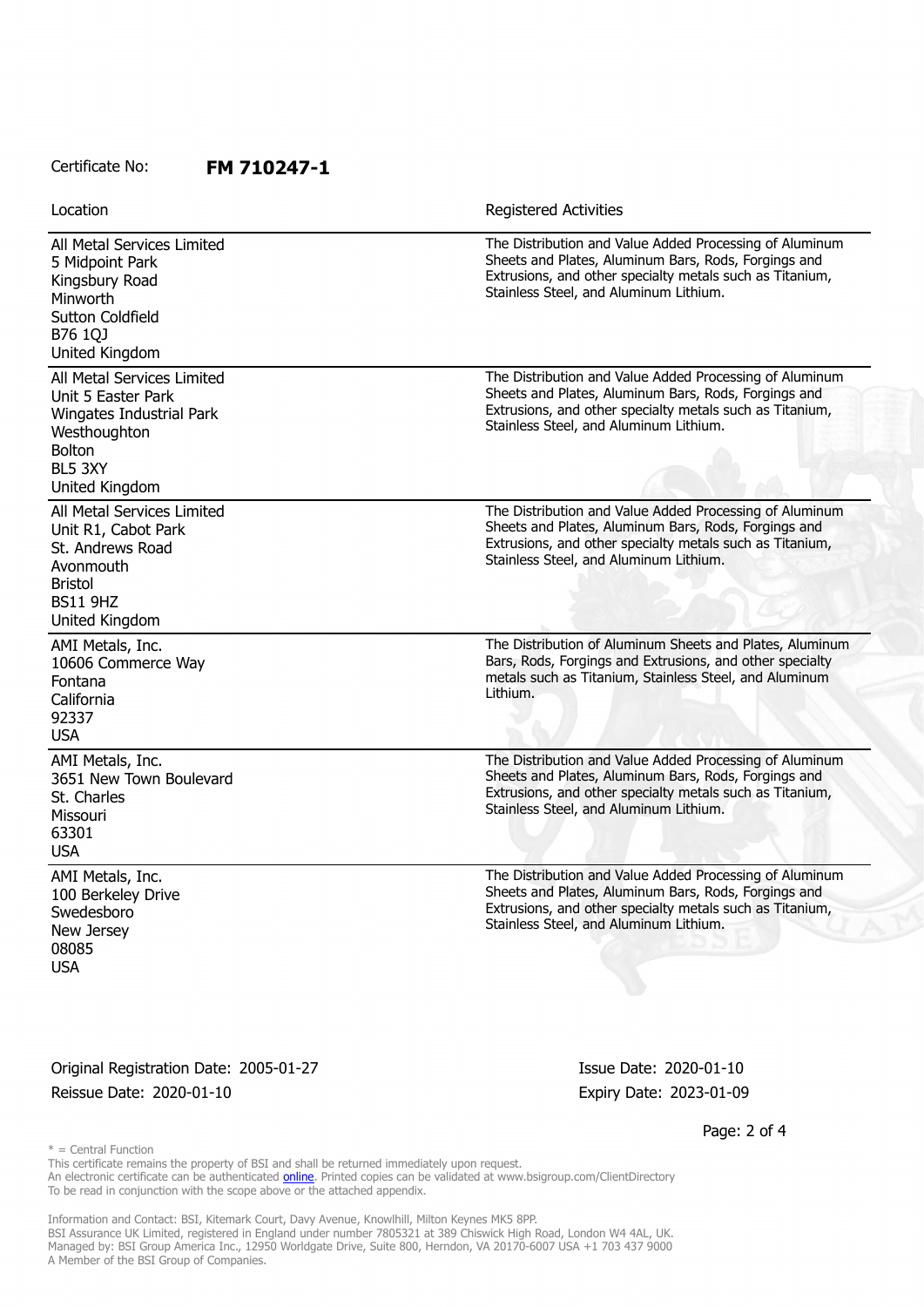## Certificate No: **FM 710247-1**

| Location                                                                                                 | Registered Activities                                                                                                                                                                                                                                                 |
|----------------------------------------------------------------------------------------------------------|-----------------------------------------------------------------------------------------------------------------------------------------------------------------------------------------------------------------------------------------------------------------------|
| AMI Metals, Inc.<br>34709 9th Ave. S.<br>Suite A-400<br>Federal Way<br>Washington<br>98003<br><b>USA</b> | Sales/Customer Service                                                                                                                                                                                                                                                |
| AMI Metals Inc.*<br>1738 General George Patton Drive<br>Brentwood<br>Tennessee<br>37027<br><b>USA</b>    | The Distribution and Value Added Processing of Aluminum<br>Sheets and Plates, Aluminum Bars, Rods, Forgings and<br>Extrusions, and other specialty metals such as Titanium,<br>Stainless Steel, and Aluminum Lithium.                                                 |
| AMI Metals, Inc.<br>586 North Beach Street<br>Fort Worth<br>Texas<br>76111<br><b>USA</b>                 | The Distribution and Value Added Processing of Aluminum<br>Sheets and Plates, Aluminum Bars, Rods, Forgings and<br>Extrusions, and other specialty metals such as Titanium,<br>Stainless Steel, and Aluminum Lithium.                                                 |
| AMI Metals, Inc.<br>2300 South Hoover<br>Wichita<br>Kansas<br>67209<br><b>USA</b>                        | The Distribution and Value Added Processing of Aluminum<br>Sheets and Plates, Aluminum Bars, Rods, Forgings and<br>Extrusions, and other specialty metals such as Titanium,<br>Stainless Steel, and Aluminum Lithium.                                                 |
| AMI Metals, Inc.<br>7471 Airport Freeway<br><b>Richland Hills</b><br>Texas<br>76118<br><b>USA</b>        | The Sales and Customer Service in support of the Distribution<br>and Value Added Processing of Aluminum Sheets and Plates,<br>Aluminum Bars, Rods, Forgings and Extrusions, and other<br>specialty metals such as Titanium, Stainless Steel, and<br>Aluminum Lithium. |
| AMI Metals, Inc.<br>301 N. Haven Street<br>Spokane<br>Washington<br>99202<br>USA                         | The Distribution and Value Added Processing of Aluminum<br>Sheets and Plates, Aluminum Bars, Rods, Forgings and<br>Extrusions, and other specialty metals such as Titanium,<br>Stainless Steel, and Aluminum Lithium.                                                 |

Original Registration Date: 2005-01-27 Issue Date: 2020-01-10 Reissue Date: 2020-01-10 **Expiry Date: 2023-01-09** 

Page: 3 of 4

 $*$  = Central Function

This certificate remains the property of BSI and shall be returned immediately upon request. An electronic certificate can be authenticated *[online](https://pgplus.bsigroup.com/CertificateValidation/CertificateValidator.aspx?CertificateNumber=FM+710247-1&ReIssueDate=10%2f01%2f2020&Template=inc)*. Printed copies can be validated at www.bsigroup.com/ClientDirectory To be read in conjunction with the scope above or the attached appendix.